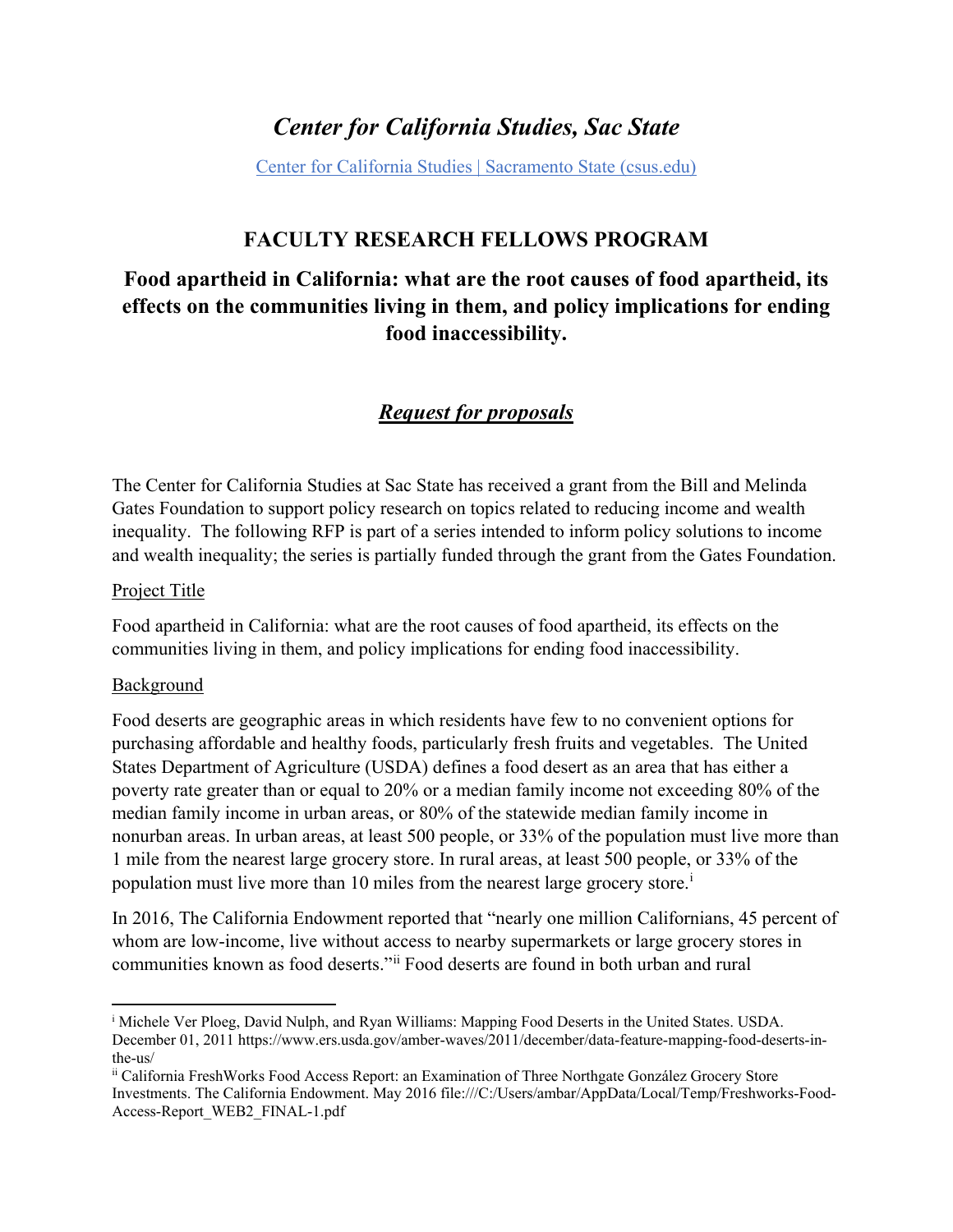communities and are found overwhelmingly in low-income communities and communities with majority Latino and Black residents.<sup>[iii](#page-1-0)</sup> Food deserts often exist concurrently with "food swamps" which are areas in which there is an abundance of fast food, junk food outlets and convenience stores, and liquor stores outnumber healthy food options.

Residents of food deserts and food swamps have limited access to sufficient, safe, and nutritious food to meet their daily needs for healthy living. Access to healthy food is one of the social determinants of health.<sup>[iv](#page-1-1)</sup> Food deserts and swamps are part of a larger system of food apartheid in which residents are not only deprived of access to nutritious food but also economic opportunity.<sup>[v](#page-1-2)</sup> Food apartheid has been linked to poor health outcomes and high rates of chronic conditions like diabetes and heart disease.

It is well documented that historic policies of redlining have created communities segregated by race. "Redlining was the systematic denial or selective raising of prices on numerous financial services (mortgages, loans, etc.) to target residents in predominantly low- and moderate-income or African American neighborhoods." [vi](#page-1-3) While the term redlining was originally associated with discriminatory housing policies and a lack of access to financial services and institutions affecting communities of color, supermarket redlining is emerging as one explanation for food deserts. [vii](#page-1-4)*"*Supermarket redlining*"* is a term used to describe a phenomenon when major chain supermarkets are disinclined to locate their stores in inner cities or low-income neighborhoods and usually pull their existing stores out and relocate them to suburbs and more affluent communities. <sup>[viii](#page-1-5)</sup> Redlining has also been associated with present-day air pollution disparities in U.S. cities. [ix](#page-1-6) Neighborhood-level redlining and lending bias are also associated with increased breast cancer mortality in a large and diverse metropolitan area.

While there have been many studies identifying food deserts and swamps and the links between food insecurity and poor health outcomes, there is an opportunity to study the root causes of food deserts and food swamps. Further, the failure to recognize the root causes of racial inequalities allows racial health disparities to persist.  $x$ 

In 2011, Governor Brown signed AB 581 (Perez), creating the California Healthy Food Financing Initiative to improve the availability of healthy, affordable, and high-quality food in

 $\overline{\phantom{a}}$ 

<span id="page-1-0"></span>iii Kelley Brooks: Research shows food deserts more abundant in minority neighborhoods. The Hub (John Hopkins University).

<span id="page-1-1"></span>iv Centers for Disease Healthy People 2020, "The Social Determinants of Health," available at <https://www.healthypeople.gov/2020/topics-objectives/topic/social-determinants-of-health>

<span id="page-1-2"></span>v Isabel Lu, "Food Apartheid: What Does Food Access Mean In America?" Center for Nutrition Studies, 14 Dec. 2020, nutritionstudies.org/food-apartheid-what-does-food-access-mean-in-america

<span id="page-1-3"></span>vi Julia Perrino*,* ["Redlining and health indicators: Decisions made 80 years ago have health consequences today"](https://ncrc.org/redlining-and-health-indicators-decisions-made-80-years-ago-have-health-consequences-today/)*. National Community Reinvestment Coalition July 2, 2020.* 

<span id="page-1-4"></span>vii M. Zhang, & Debarchana, G "Spatial Supermarket Redlining and Neighborhood Vulnerability: A Case Study of Hartford, Connecticut," Transactions in GIS (2016) TG, 20(1), 79–100. https://doi.org/10.1111/tgis.12142

<span id="page-1-6"></span><span id="page-1-5"></span>viii E. Eisenhauer "In poor health: Supermarket redlining and urban nutrition". GeoJournal. 2001:125–133  $i<sup>x</sup>$  Haley M. Lane, Rachel Morello-Frosch, Julian D. Marshall, and Joshua S. Apte, Environmental Science & Technology Letters Article ASAP DOI: 10.1021/acs.estlett.1c01012

<span id="page-1-7"></span><sup>x</sup> R. Yearby, R. (2020). Structural Racism and Health Disparities: Reconfiguring the Social Determinants of Health Framework to Include the Root Cause. *Journal of Law, Medicine & Ethics*, 48(3), 518-526. doi:10.1177/1073110520958876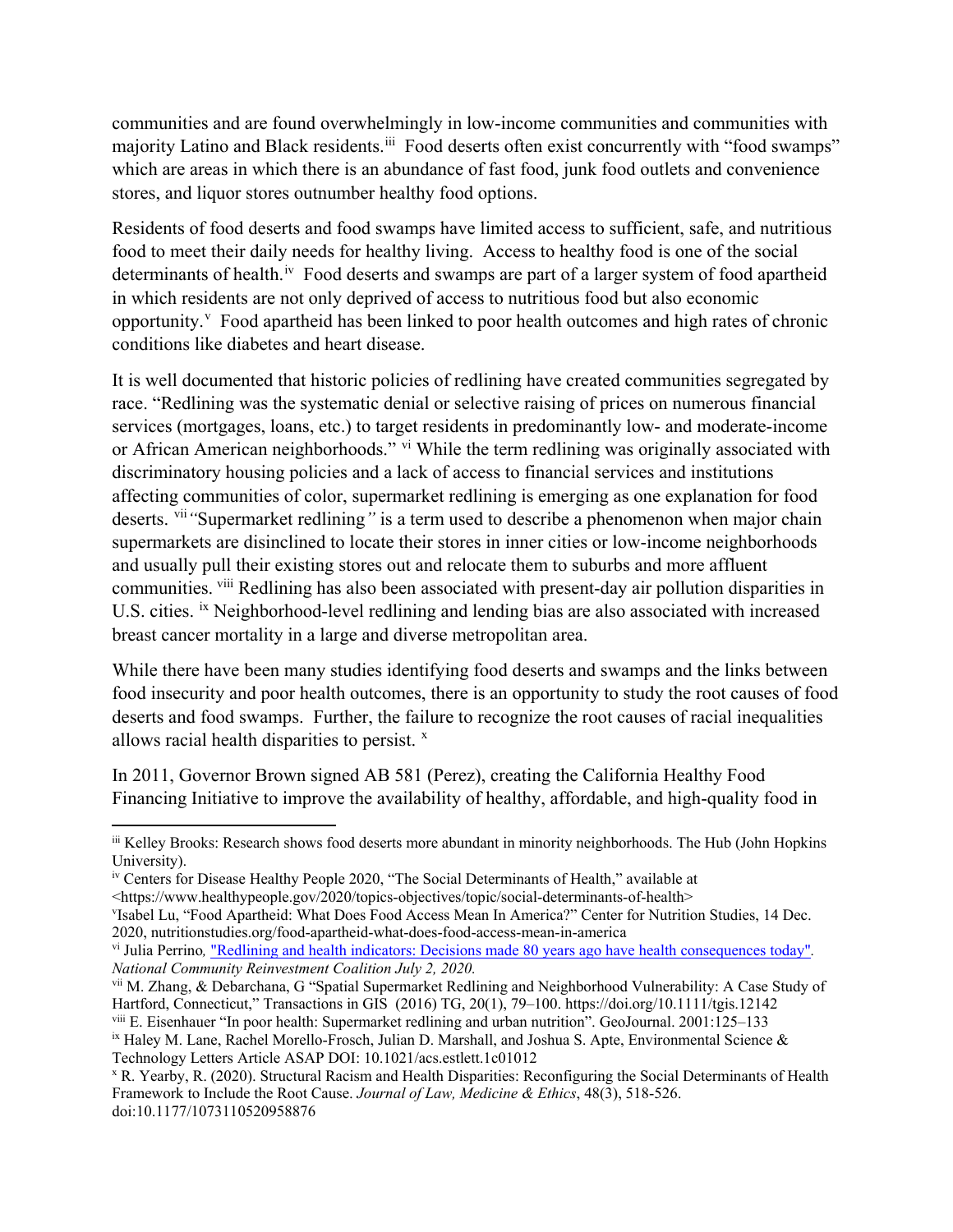underserved areas. Soon after, the Healthy Food Financing Initiative supported the development of a fact-finding report, published in 2012, which included recommendations for addressing the problem of food deserts. Both the impact of the initiative and the continued need to address food access should be addressed in research.

### Purpose of Research

This research is intended to aid state policymakers in making new investments and developing effective policies that address the issue of food apartheid and food inequity that continues to exist in the state. This research is intended to address the following questions:

- What is the current state of food apartheid in California; what are the differences between high- and low-income communities in terms of access to nearby food sources (supermarkets, farmers markets), in California in general and by region?
- What are the root causes of these inequities in food access and the extent to which they stem from redlining and other historic racist and exclusionary policies?
- How do these inequities in food access contribute to income and wealth inequities; how does poor access to healthy food contribute to an individual's or communities' difficulty in exiting poverty?
- What has the impact of the Healthy Food Financing Initiative been and where is there room for continued improvement?
- What are some proven policy solutions to improve access and proximity to quality and affordable food? What policies have other local governments, states, or nations adopted that have reduced food access inequality?

#### Scope of Research

This project is one of several focused on informing state policymaking as it relates to the policy implications of reducing inequality in California and improving the health and economic circumstances of California's lowest- and middle-income residents, in the long-term. The researcher or research team for this project will review and summarize existing research on food apartheid, and its long-term effects on individuals and communities' health and quality of life. The research should explore the root causes of food apartheid and its relation to racial segregation in communities. The project should explore the relationship between food apartheid and the economic health and viability of a community and the extent to which food insecurity traps individuals and communities in poverty. The research should examine the success and failure of California policies in addressing food apartheid and look to successful policies in other states or nations that could have implications for California.

#### Deliverables and Timeline

- 1. Participate in a planning call with legislative requesters and Center for California Studies staff, prior to beginning the project.
- 2. Provide preliminary drafts of the following to the Center for California Studies by August 15: a report and a two-page summary of findings and recommendations.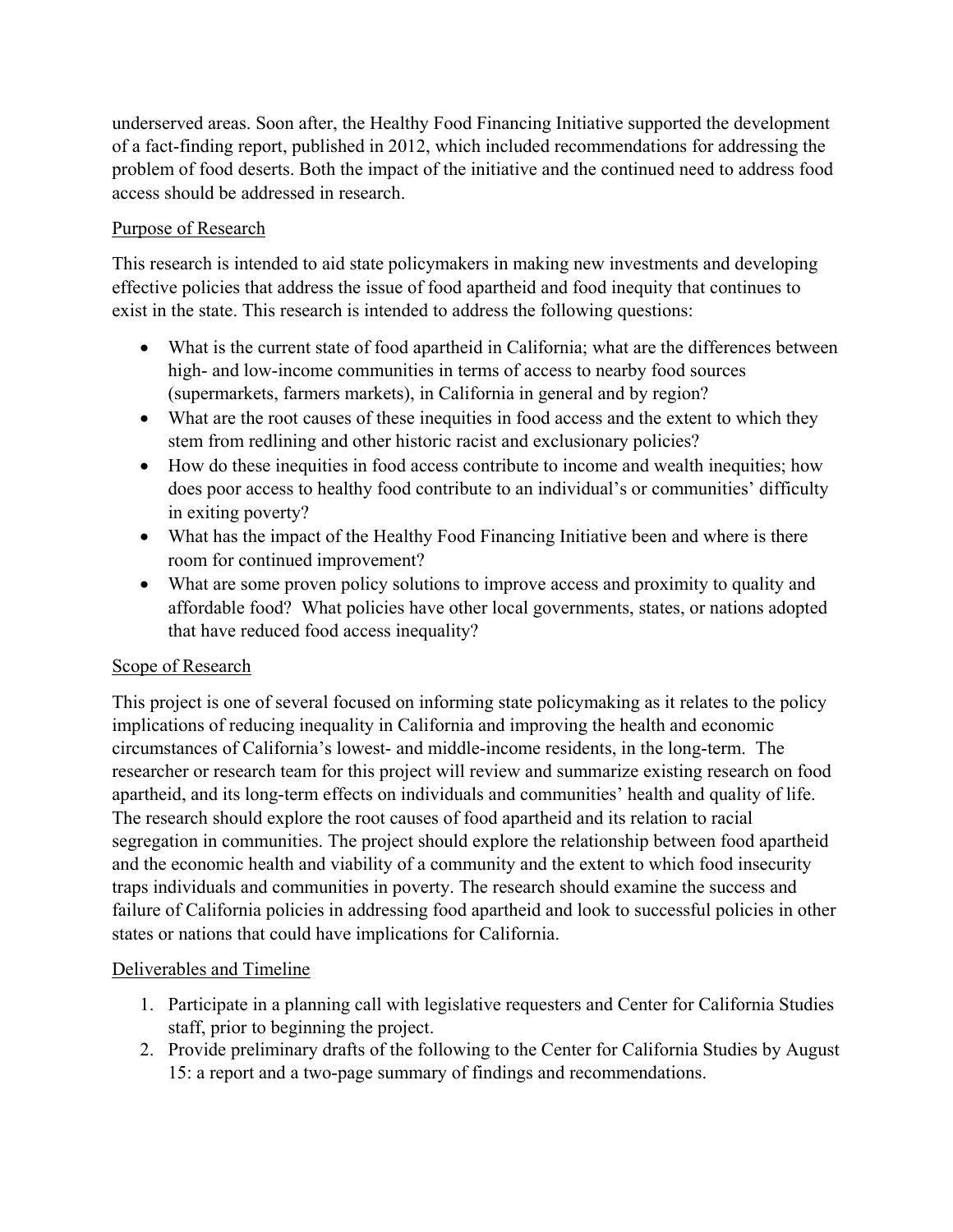- 3. Respond to any comments or questions about the draft and provide a final report and twopage summary to the Center for California Studies by September 30.
- 4. Present research in Sacramento by the end of 2022, on a date mutually agreeable to both the researchers and the Faculty Research Fellows Program award recipient. (The Center can cover travel costs for faculty doing the presentation.)

### Budget

\$ 20,000 This amount includes any indirect costs charged by the recipient's institution, as well as travel costs and all other costs (except for travel costs related to the presentation, which will be covered by the Center for California Studies).

## Who May Apply:

Faculty and staff at any California State University campus may submit proposals. Preference is given to principal investigators who are full-time faculty or staff, but part-time faculty may also apply. Part-time faculty and CSU students may also be included as secondary investigators and assistants.

## How to Apply

Proposals are due May 27, 2022. Submit proposal by email (in a single Word document or PDF file) to Leonor Ehling, Executive Director, Center for California Studies, at [leonor.ehling@csus.edu.](mailto:leonor.ehling@csus.edu) Include "FRPR Gates proposal – Food apartheid" in the subject line. Notification of awards will occur by June 3, 2022.

Proposal should be no longer than five single spaced pages (excluding a list of cited works, curriculum vitae, and evidence of approval from applicant's campus office of research). The proposal should include the following:

- 1. An introductory statement that demonstrates an understanding of the subject matter.
- 2. Explanation of the research design including the methods of analysis and source of data, if applicable.
- 3. A timeline for completing the project in the allotted period.
- 4. A proposed budget including the portion to be devoted to faculty time and travel to Sacramento for presentation of the research.
- 5. Description of the researcher's (s') qualifications for performing the study.
- 6. Telephone numbers and e-mail addresses for the principal researcher (s).
- 7. A resume or vitae for each person funded under the project.
- 8. Approval by the principle investigator's campus office of research and sponsored programs, in conformance with Chancellor's Office Executive Order Number 890 [EO 890 - Administration of Grants and Contracts in Support of Sponsored Programs \(csusm.edu\)](https://www.csusm.edu/gsr/grants_and_contracts_development/gcd_documents/eo-890.pdf)